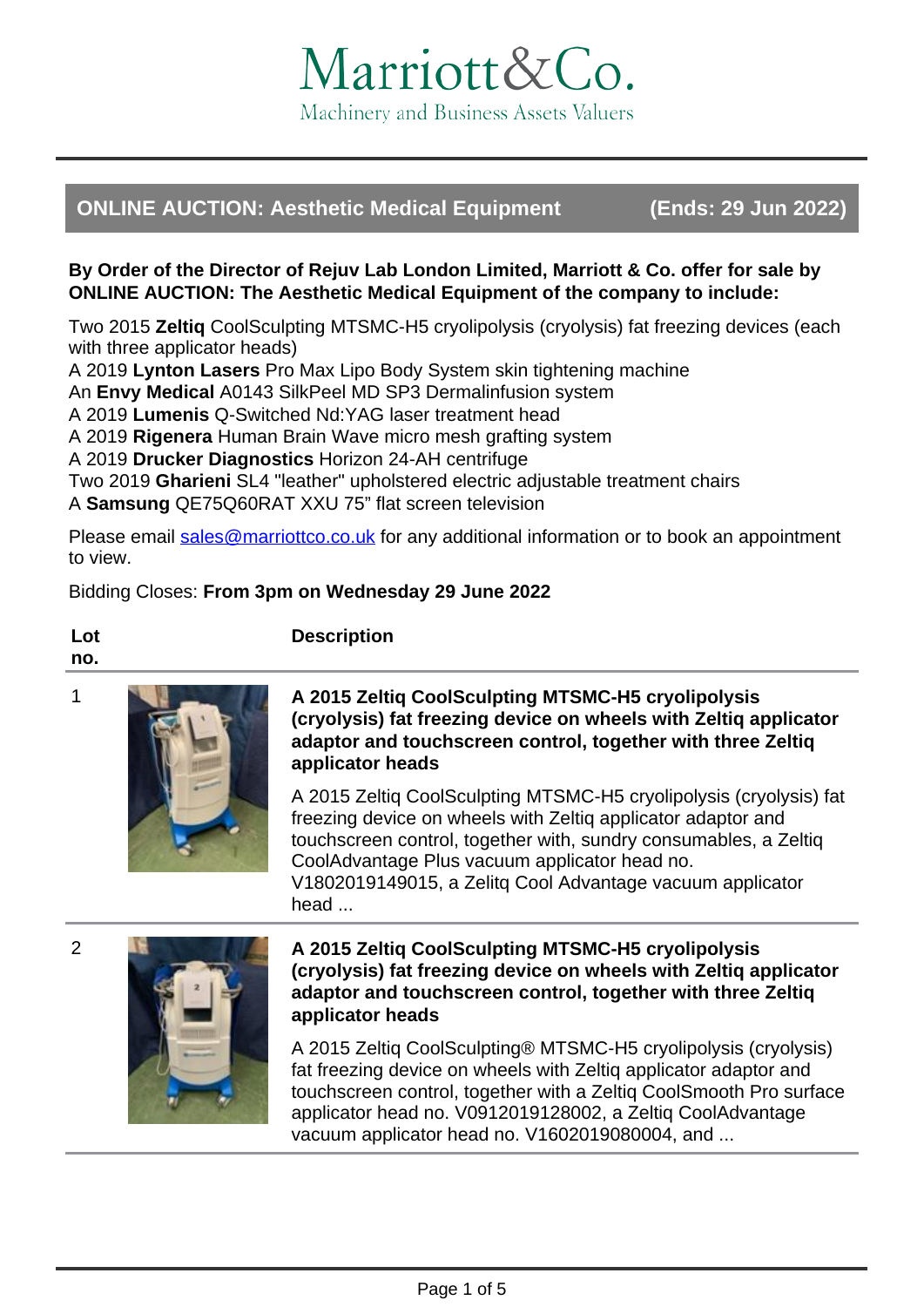# Marriott&Co. Machinery and Business Assets Valuers

# **Description**

#### **Lot no.**



#### 3 **A 2019 Lynton Lasers Pro Max Lipo Body System skin tightening machine no. PROM-077 on wheels and touchscreen control and various treatment heads**

A 2019 Lynton Lasers Pro Max Lipo Body System skin tightening machine no. PROM-077 on wheels and touchscreen control and various treatment heads (including Bi-Polar Radio Frequency & Vacuum, Multi-Polar Radio Frequency & Vacuum, Ultrasonic Cavitation)



# 4 **An Envy Medical A0143 SilkPeel MD SP3 Dermalinfusion system no. SP35014**

An Envy Medical A0143 SilkPeel MD SP3 Dermalinfusion system no. SP35014



# 5 **A QuantifiCare LifeViz Mini 3D imaging system with a Nikon D5600 digital camera no. 6156356, together with a QuantifiCare LifeViz Mini case**

A QuantifiCare LifeViz Mini 3D imaging system with a Nikon D5600 digital camera no. 6156356, together with a QuantifiCare LifeViz Mini case





# 6 **A 2019 Lumenis Q-Switched Nd:YAG laser treatment head no. 670 in plastic case**

A 2019 Lumenis Q-Switched Nd:YAG laser treatment head no. 670 in plastic case



# 7 **A 2019 Rigenera Human Brain Wave micro mesh grafting system no. 009-09-2019**

A 2019 Rigenera Human Brain Wave micro mesh grafting system no. 009-09-2019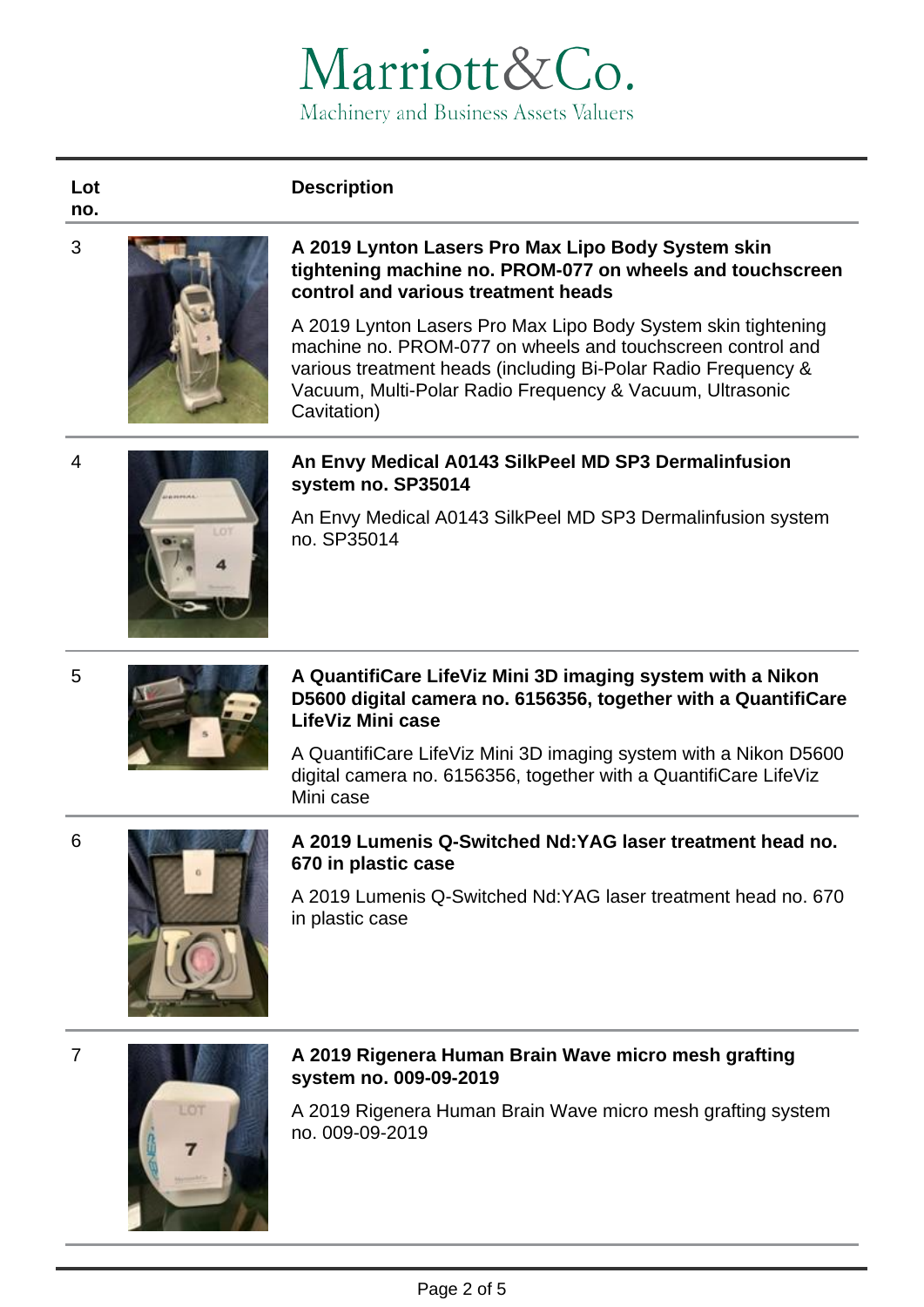# Marriott&Co. Machinery and Business Assets Valuers

# **Description**

**Lot no.**



#### 8 **A 2019 Drucker Diagnostics Horizon 24-AH centrifuge no. 191109AA639**

A 2019 Drucker Diagnostics Horizon 24-AH centrifuge no. 191109AA639



#### 9 **A 2019 Gharieni SL4 "leather" upholstered electric adjustable treatment chair no. 2469 with handheld control**

A 2019 Gharieni SL4 "leather" upholstered electric adjustable treatment chair no. 2469 with handheld control



#### 10 **A 2019 Gharieni SL4 "leather" upholstered electric adjustable treatment chair no. 2472 with handheld control**

A 2019 Gharieni SL4 "leather" upholstered electric adjustable treatment chair no. 2472 with handheld control



#### 11 **A 2017 Poltrona Frau Chester One Divano 5 Posti cream leather upholstered button back 3m long sofa with dark wood feet, together with a 2019 Poltrona Frau Ad Dal Pozzo Puff Chester One cream leather upholstered button top ottoman with dark wood feet**

A 2017 Poltrona Frau Chester One Divano 5 Posti cream leather upholstered button back 3m long sofa with dark wood feet, together with a 2019 Poltrona Frau Ad Dal Pozzo Puff Chester One cream leather upholstered button top ottoman with dark wood feet



# 12 **A 1m x 0.5m glass coffee table with curved edges and 1m square hollow marble slab underneath**

A 1m x 0.5m glass coffee table with curved edges and 1m square hollow marble slab underneath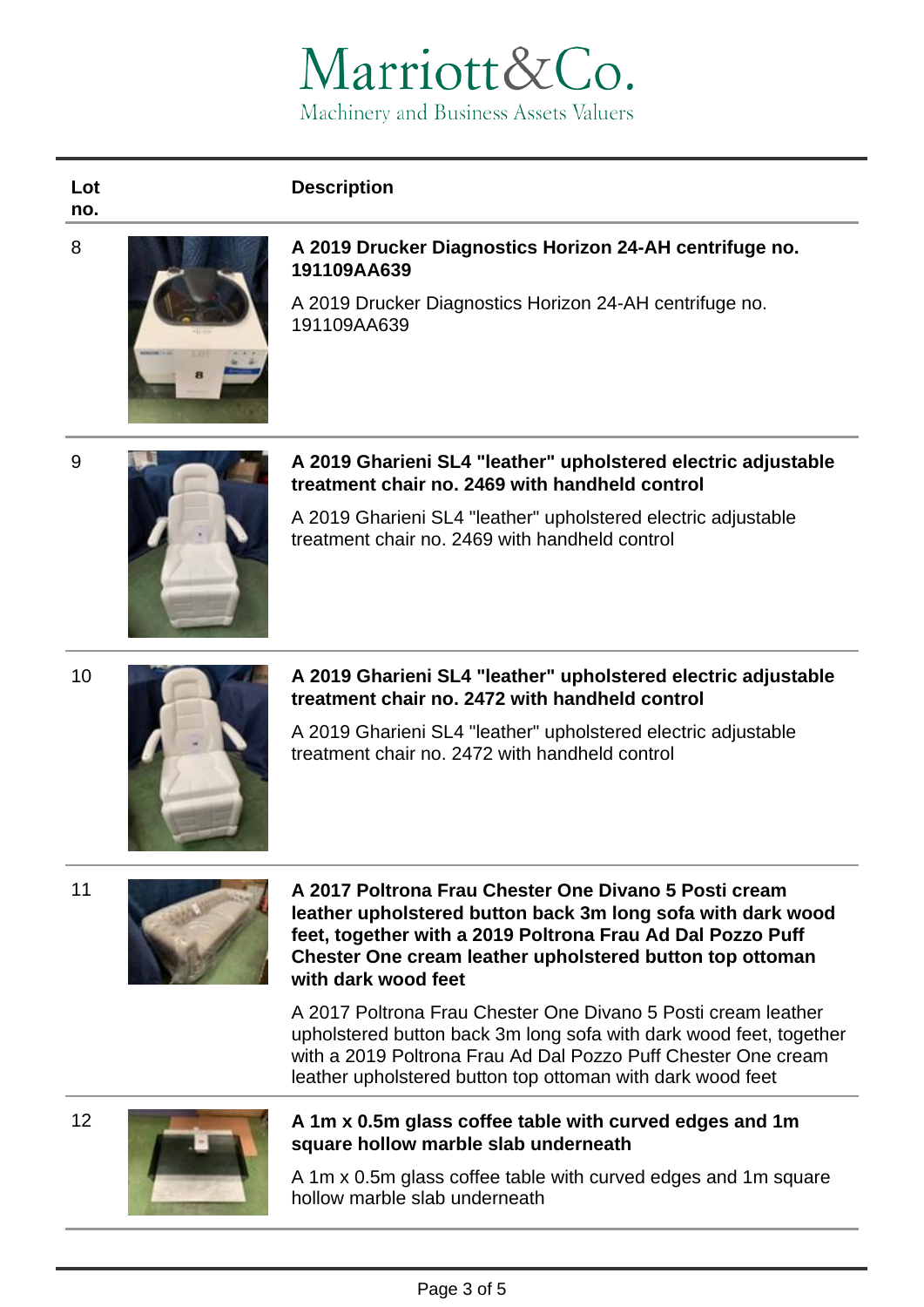

| <b>Description</b> |  |  |
|--------------------|--|--|
|                    |  |  |

#### **Lot no.**



13 **A 2019 La Marzocco Lineamini coffee machine no. LM016355** A 2019 La Marzocco Lineamini coffee machine no. LM016355



14 **A Mazzer Luigi Lux-D coffee grinder no. 1915045** A Mazzer Luigi Lux-D coffee grinder no. 1915045



15 **A Smeg FAB10 RCR2 single-door fridge freezer no. 1 752559 90723 0024 03 18**

> A Smeg FAB10 RCR2 single-door fridge freezer no. 1 752559 90723 0024 03 18



### 16 **A Smeg FAB5RCR3 single-door refrigerator no. 1 752250 91120 0045 03 19**

A Smeg FAB5RCR3 single-door refrigerator no. 1 752250 91120 0045 03 19





# 17 **A Samsung QE75Q60RAT XXU 75" flat screen television no. 0CAR3SGMC00069K (no remote)**

A Samsung QE75Q60RAT XXU 75" flat screen television no. 0CAR3SGMC00069K (no remote)